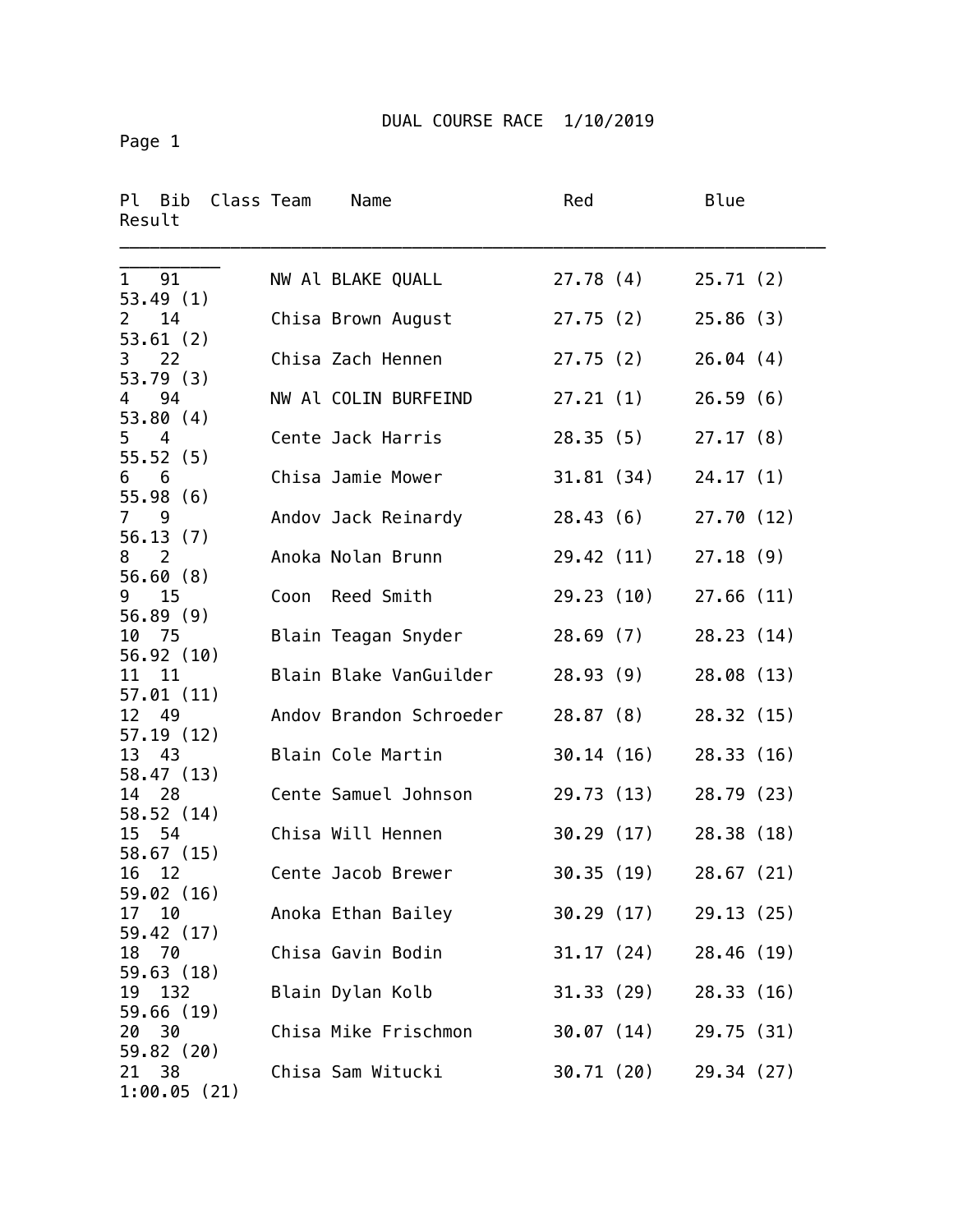| 22<br>97                 |      | NW Al WILLIAM KLABUNDE   | 30.89(22)               | 29.17 (26) |
|--------------------------|------|--------------------------|-------------------------|------------|
| 1:00.06(22)              |      |                          |                         |            |
| 23<br>36<br>1:00.24(23)  |      | Cente Adam Namyst        | 30.73 (21)              | 29.51 (28) |
| 24 79                    | Coon | Ky Tweedy                | 31.08 (23)              | 29.61(30)  |
| 1:00.69(24)              |      |                          |                         |            |
| 25<br>17                 |      | Andov Carson Smith       | 31.29(28)               | 30.03(34)  |
| 1:01.32(25)              |      |                          |                         |            |
| 26<br>44                 |      | Cente Colin Nordness     | 31.75(31)               | 29.58 (29) |
| 1:01.33(26)              |      |                          |                         |            |
| 27 25<br>1:01.38(27)     |      | Andov Tate Johnson       | 31.18(25)               | 30.20(36)  |
| 28 65                    |      | Andov Kyle Sanders       | 32.85(42)               | 28.65(20)  |
| 1:01.50(28)              |      |                          |                         |            |
| 29 99                    |      | NW Al CHRISTIAN BURFEIND | 31.42 (30)              | 30.24(37)  |
| 1:01.66(29)              |      |                          |                         |            |
| 66<br>30                 |      | Anoka Jacob Gawreluk     | 32.12 (37)              | 29.77 (32) |
| 1:01.89(30)              |      |                          |                         |            |
| 31<br>60<br>1:02.13(31)  |      | Cente Tanner Adams       | 31.87 (36)              | 30.26(38)  |
| 32 81                    |      | Armst Carter Schoenberg  | 32.51 (41)              | 30.08(35)  |
| 1:02.59(32)              |      |                          |                         |            |
| 33 76                    |      | Cente Eric Thielen       | 31.86 (35)              | 30.83(41)  |
| 1:02.69(33)              |      |                          |                         |            |
| 34 78                    |      | Chisa Andrew Johnsen     | 32.17(38)               | 30.78(40)  |
| 1:02.95(34)              |      |                          |                         |            |
| 35<br>63<br>1:03.35(35)  | Coon | Jacob Hawkinson          | 32.42(40)               | 30.93(42)  |
| 59<br>36                 |      | Blain Andy Vanyo         | 32.28(39)               | 31.37(46)  |
| 1:03.65(36)              |      |                          |                         |            |
| 37 83                    |      | Armst Jackson Kubitschek | 32.89(43)               | 31.14(44)  |
| 1:04.03(37)              |      |                          |                         |            |
| 38<br>26                 |      | Anoka Aiden Jouppi       | 33.00 (44)              | 31.10(43)  |
| 1:04.10(38)<br>39<br>160 |      | Chisa Luther Crum        | 31.23 (26)              | 33.03(56)  |
| 1:04.26(39)              |      |                          |                         |            |
| 133<br>40                |      | Blain Frank Long         | 31.76 (32) 32.53 (54)   |            |
| 1:04.29(40)              |      |                          |                         |            |
| 41 41                    |      | Andov Ben Audette        | 33.15 (45) 31.81 (48)   |            |
| 1:04.96(41)              |      |                          |                         |            |
| 42<br>18                 |      | Anoka Gavin Gillespie    | $34.02(50)$ $31.23(45)$ |            |
| 1:05.25(42)              |      | Irond Alex Presseller    |                         |            |
| 43<br>8<br>1:05.26(43)   |      |                          | 33.48 (47) 31.78 (47)   |            |
| 44 57                    |      | Andov Jonah Carroll      | 33.78 (48)              | 31.92(50)  |
| 1:05.70(44)              |      |                          |                         |            |
| 45 85                    |      | Armst Owen Smith         | 34.12 (51) 31.90 (49)   |            |
| 1:06.02(45)              |      |                          |                         |            |
| 46<br>- 68               |      | Cente Kameron Galetka    | 33.78 (48) 32.25 (51)   |            |
| 1:06.03(46)              |      |                          |                         |            |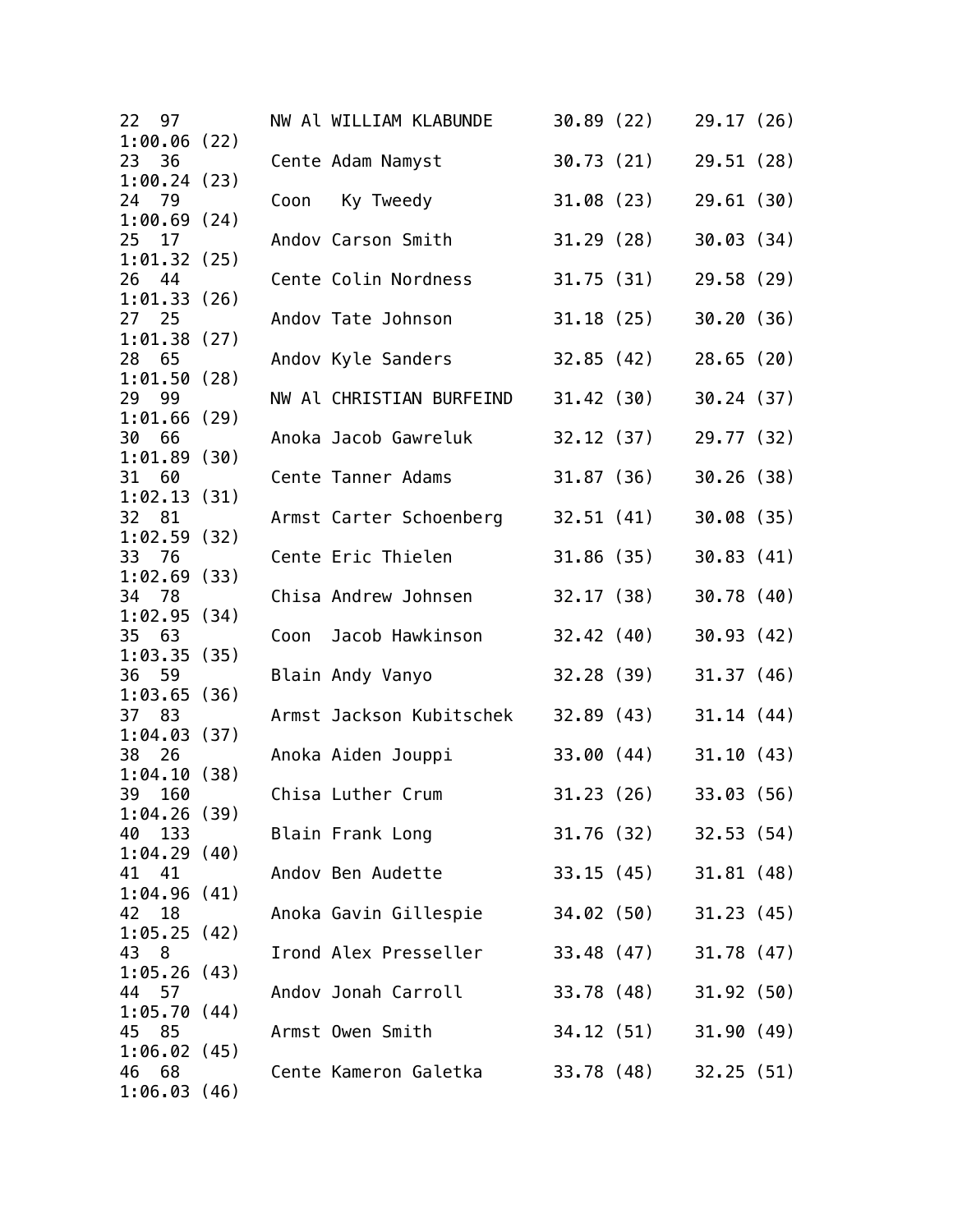| 47 120      | Anoka Ian Brunn      | 31.76(32) | 34.29(59)  |
|-------------|----------------------|-----------|------------|
| 1:06.05(47) |                      |           |            |
| 48 139      | Blain Roger McQuay   | 34.19(52) | 32.34(52)  |
| 1:06.53(48) |                      |           |            |
| 49 33       | Andov Miles Hanson   | 34.62(54) | 32.49(53)  |
| 1:07.11(49) |                      |           |            |
| 50 34       | Anoka Carter Toumela | 37.21(65) | 29.96 (33) |
| 1:07.17(50) |                      |           |            |

\_\_\_\_\_\_\_\_\_\_\_\_\_\_\_\_\_\_\_\_\_\_\_\_\_\_\_\_\_\_\_\_\_\_\_\_\_\_\_\_\_\_\_\_\_\_\_\_\_\_\_\_\_\_\_\_\_\_\_\_\_\_\_\_\_\_\_\_\_\_

Ski Club Software from www.SplitSecond.com 1/11/2019 9:04:04 AM

~~~~~~~~~~~~~~~~~~~~~~~~~~~~~~~~~~~ NEW PAGE

~~~~~~~~~~~~~~~~~~~~~~~~~~~~~~~~~~~ DUAL COURSE RACE 1/10/2019

Page 2

\_\_\_\_\_\_\_\_\_\_

| Result | Pl Bib                | Class Team | Name                   | Red        |            | Blue       |  |
|--------|-----------------------|------------|------------------------|------------|------------|------------|--|
|        | 51 42                 |            | Anoka Ian Mugglin      |            | 35.00 (56) | 32.60(55)  |  |
|        | 1:07.60(51)           |            |                        |            |            |            |  |
| 52 20  |                       |            | Cente Michael Munson   |            | 39.35 (69) | 28.68(22)  |  |
|        | 1:08.03(52)           |            |                        |            |            |            |  |
|        | 53 600                |            | St. F Jack Wangensteen |            | 41.68 (74) | 27.20(10)  |  |
|        | 1:08.88(53)           |            |                        |            |            |            |  |
|        | 54 114                |            | Andov Corey Domeier    |            | 35.59 (58) | 33.35(57)  |  |
|        | 1:08.94(54)           |            |                        |            |            |            |  |
| 55 19  |                       |            | Blain Carter Blondel   | 42.72 (78) |            | 26.38(5)   |  |
|        | 1:09.10(55)           |            |                        |            |            |            |  |
| 56 86  |                       |            | Armst Trym Wian        |            | 35.54 (57) | 33.68 (58) |  |
|        | 1:09.22(56)<br>57 601 |            |                        |            |            | 35.98 (66) |  |
|        | 1:09.40(57)           |            | St. F Logan Cox        | 33.42 (46) |            |            |  |
| 58 46  |                       |            | Chisa Jack LeTourneau  | 42.82 (79) |            | 26.77(7)   |  |
|        | 1:09.59(58)           |            |                        |            |            |            |  |
| 59 39  |                       |            | Coon Nico Tweedy       |            | 31.27 (27) | 39.15(76)  |  |
|        | 1:10.42(59)           |            |                        |            |            |            |  |
| 60 58  |                       |            | Anoka Jackson Shepard  | 36.08(60)  |            | 34.44(61)  |  |
|        | 1:10.52(60)           |            |                        |            |            |            |  |
|        | 61 116                |            | Andov Ryan Lazan       |            | 36.34 (61) | 34.88 (63) |  |
|        | 1:11.22(61)           |            |                        |            |            |            |  |
| 62 52  |                       |            | Cente Ashton Slotsve   |            | 42.29 (76) | 29.03(24)  |  |
|        | 1:11.32(62)           |            |                        |            |            |            |  |
| 63 29  |                       |            | Champ Aidan Henchen    |            | 37.08 (63) | 34.46(62)  |  |
|        | 1:11.54(63)           |            |                        |            |            |            |  |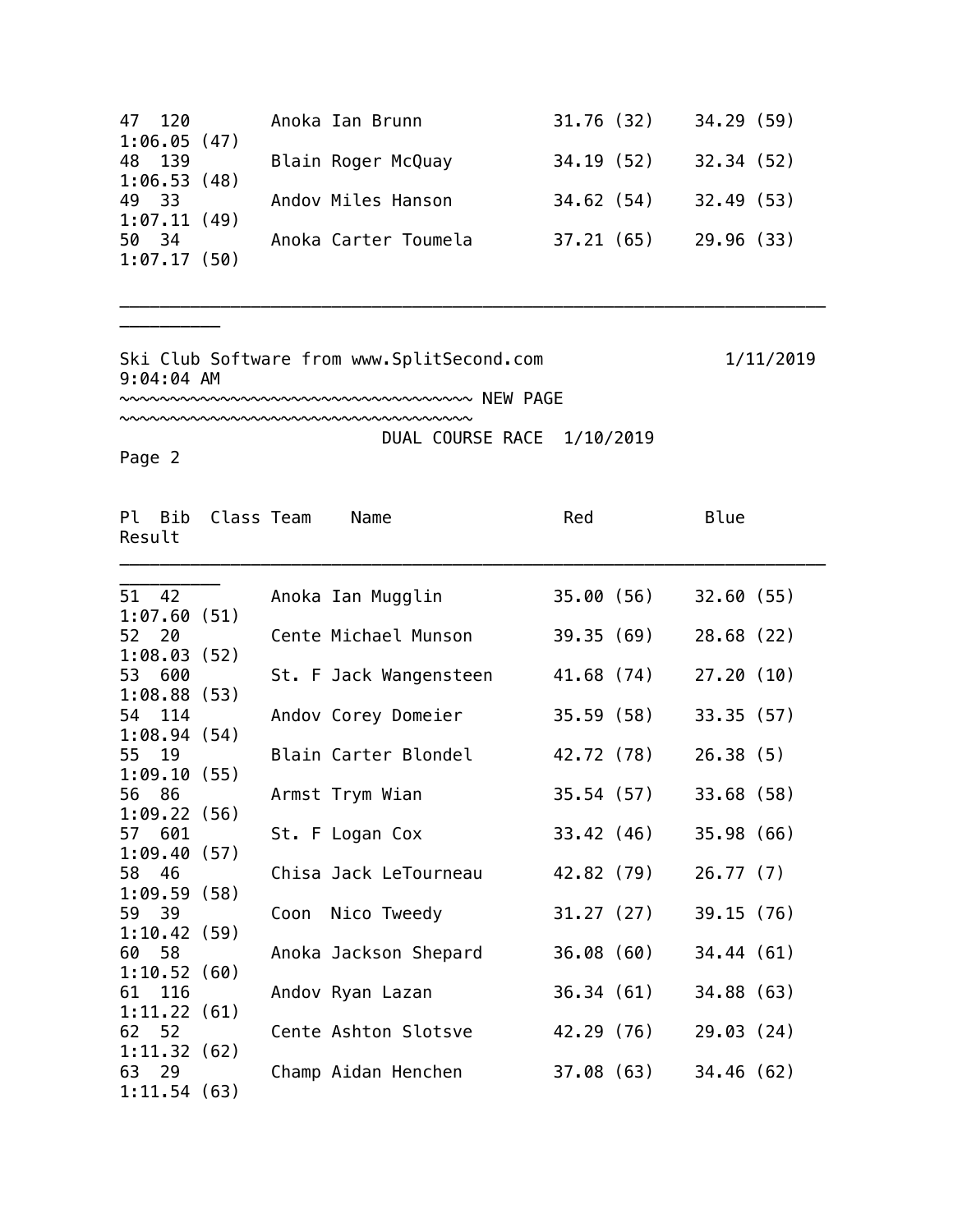| 64<br>98             |      | NW Al PETER MELBY        | 36.72 (62)  | 35.05(65)  |
|----------------------|------|--------------------------|-------------|------------|
| 1:11.77(64)          |      |                          |             |            |
| 65<br>37             |      | Champ Jack Thomason      | 37.42 (66)  | 34.92 (64) |
| 1:12.34(65)          |      |                          |             |            |
| 66 77                |      | Champ Anthony Herlitz    | 37.15 (64)  | 36.06(67)  |
| 1:13.21(66)          |      |                          |             |            |
| 67 74                |      | Anoka Donovan Schumacher | 35.89 (59)  | 37.98 (72) |
| 1:13.87(67)          |      |                          |             |            |
| 68 87                |      | Armst Tony Rausch        | 38.28 (67)  | 36.90(69)  |
| 1:15.18(68)          |      |                          |             |            |
| 69<br>92             |      | NW Al JACKSON HOLST      | 38.84(68)   | 36.53(68)  |
| 1:15.37(69)          |      |                          |             |            |
| 70 69                |      | Champ Caiden Spinner     | 34.72 (55)  | 41.39 (78) |
| 1:16.11(70)          |      |                          |             |            |
| 71 89                |      | Armst Jameson Kubitschek | 39.51 (70)  | 37.01(70)  |
| 1:16.52(71)          |      |                          |             |            |
| 72 84                |      | Armst Andrew Ganger      | 43.52 (82)  | 34.30(60)  |
| 1:17.82(72)          |      |                          |             |            |
| 73 55                |      | Coon Lucas Phillips      | 40.31 (72)  | 37.84 (71) |
| 1:18.15(73)          |      |                          |             |            |
| 74<br>183            |      |                          | 40.29 (71)  |            |
|                      |      | Armst Hayden Hill        |             | 38.31 (73) |
| 1:18.60(74)          |      |                          |             |            |
| 75 602               |      | St. F Matt Enfield       | 41.67 (73)  | 38.81 (75) |
| 1:20.48(75)          |      |                          |             |            |
| 76 88                |      | Armst Zerind Spore       | 42.34 (77)  | 38.76 (74) |
| 1:21.10(76)          |      |                          |             |            |
| 77 401               |      | NW Al DREW BECKSTRAND    | 43.45 (81)  | 42.45 (79) |
| 1:25.90(77)          |      |                          |             |            |
| 78<br>96             |      | NW Al BEN KIESOW         | 45.96 (84)  | 40.47 (77) |
| 1:26.43(78)          |      |                          |             |            |
| 79 24                |      | Irond Victor Walther     | 43.98 (83)  | 44.17 (80) |
| 1:28.15(79)          |      |                          |             |            |
| 80 47                |      | Coon Louis Kuntze        | 47.13 (85)  | 45.74 (81) |
| 1:32.87(80)          |      |                          |             |            |
| 81 40                |      | Irond Lloyd Hilsgen      | 47.98 (86)  | 45.96 (82) |
| 1:33.94(81)          |      |                          |             |            |
| 82<br>45             |      | Champ Sam Johnson        | 51.35(87)   | 47.57 (83) |
| 1:38.92(82)          |      |                          |             |            |
| 83 400               |      | NW Al CONNOR RITTERS     | 56.17 (88)  | 48.02 (84) |
| 1:44.19(83)          |      |                          |             |            |
| 84<br>$\overline{7}$ | Coon | Ryan Wylde               | 1:02.85(89) | 51.65(85)  |
| 1:54.50(84)          |      |                          |             |            |
| 85<br>82             |      | Armst Matthew Shapiro    | DNF         | 30.73 (39) |
| 86<br>93             |      | NW Al THOMAS BESKOW      | <b>DNS</b>  | <b>DNS</b> |
| 87<br>71             |      | Coon Tyler Oberuc        | <b>DNS</b>  | <b>DNS</b> |
| 88<br>16             |      | Irond Calvin Davies      | <b>DNS</b>  | <b>DNS</b> |
| 89<br>131            |      | Blain Nate Killian       | 29.69(12)   | <b>DNF</b> |
| 90<br>135            |      | Blain Quinn Snyder       | 30.09(15)   | <b>DNF</b> |
| 91<br>23             |      | Coon Gian DelFratte      | 41.95 (75)  | <b>DNF</b> |
|                      |      |                          |             |            |
| 92<br>13             |      | Champ Wyatt Horstmann    | 34.28 (53)  | <b>DSQ</b> |